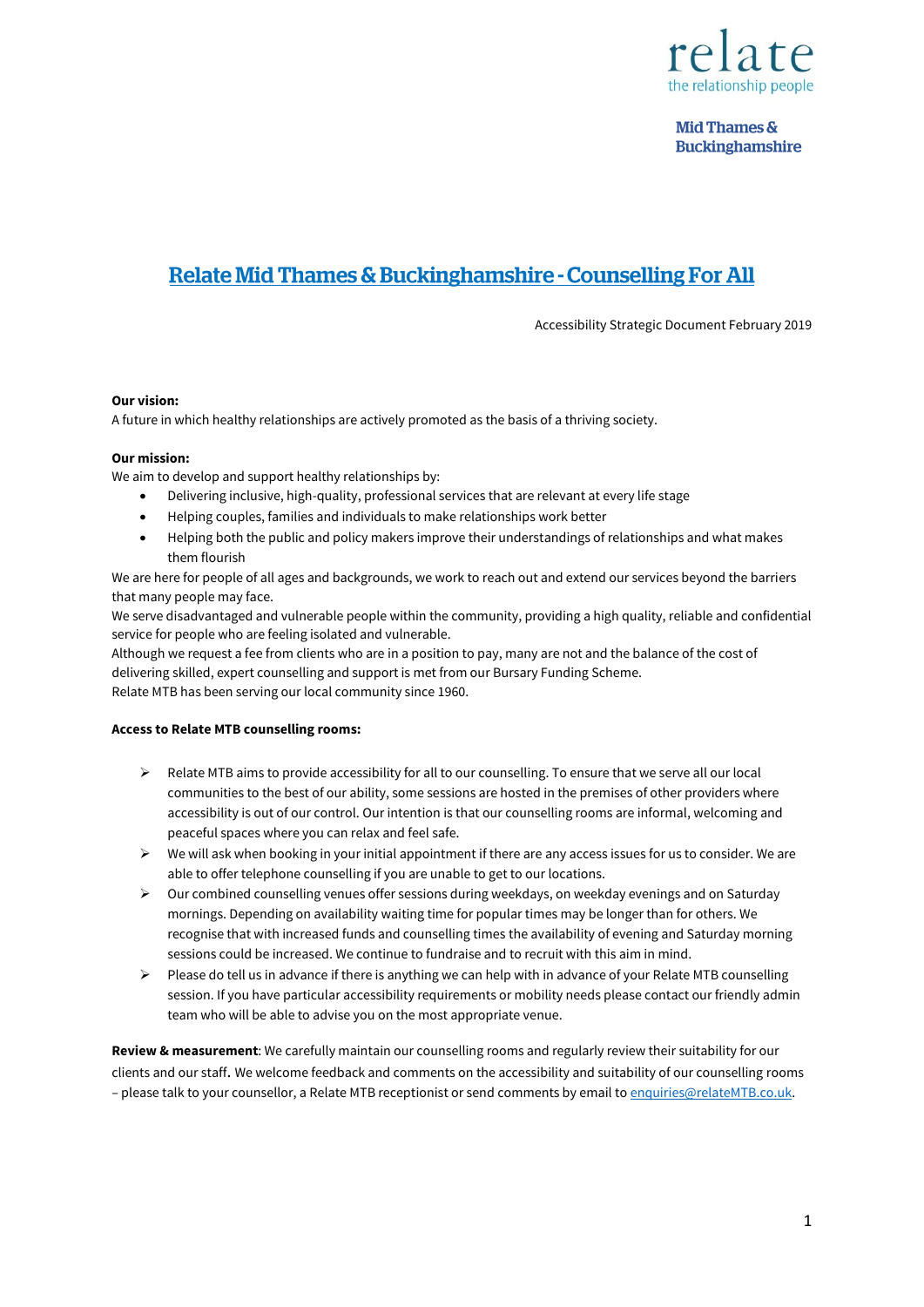

# Mid Thames & **Buckinghamshire**

| <b>Access to Relate MTB counselling rooms</b> |                                                                                           |                                                                                                                                                                                                                     |                                                   |
|-----------------------------------------------|-------------------------------------------------------------------------------------------|---------------------------------------------------------------------------------------------------------------------------------------------------------------------------------------------------------------------|---------------------------------------------------|
| <b>Locations</b>                              | <b>Address</b>                                                                            | <b>Accessibility</b>                                                                                                                                                                                                | Contact for further information /<br>requirements |
| High Wycombe                                  | Kite Ridge Centre<br>Verney Avenue<br>High Wycombe<br><b>HP12 3NE</b>                     | Disabled parking spaces.<br>Ground floor access to<br>counselling rooms and<br>toilets, incl disabled<br>toilet.                                                                                                    | 01494 791180<br>enquiries@relatemtb.co.uk         |
| Maidenhead                                    | 4 Marlow Road<br>Maidenhead<br>SL67YR                                                     | Disabled parking spaces.<br>Ground floor access to<br>counselling rooms.<br>Lift to access toilets, incl<br>disabled toilet.                                                                                        | 01628 633726<br>enquiries@relatemtb.co.uk         |
| Windsor                                       | Apple Physiotherapy<br>Essex Lodge<br>69 Osborne Road, Windsor<br>SL4 3EQ                 | Parking on site and a<br>space can be reserved<br>close to the entrance by<br>arrangement.<br>Stairs and no lift access<br>however we are able to<br>arrange an alternative<br>private room on the<br>ground floor. | 01628 633726<br>enquiries@relatemtb.co.uk         |
| Aylesbury                                     | 2a Pebble Lane,<br>Aylesbury<br><b>HP202JH</b>                                            | Steep stairs and no lift<br>access. We are able to<br>arrange an alternative<br>private room in on the<br>ground floor.                                                                                             | 01296 427973<br>enquiries@relatemtb.co.uk         |
| Princes Risborough                            | Wellington House Surgery<br><b>Stratton Road</b><br>Princes Risborough<br><b>HP27 9AX</b> | Disabled parking space.<br>Ground floor counselling<br>room and toilet, incl<br>disabled toilet.                                                                                                                    | 01296 427973<br>enquiries@relatemtb.co.uk         |
| Chesham                                       | The Chess Medical Centre<br>260-290 Berkhampstead<br>Road<br>Chesham<br>HP5 3EZ           | Disabled parking space.<br>Ground floor counselling<br>room available. Toilets,<br>incl disabled toilet on the<br>ground floor.                                                                                     | 01494 791180<br>enquiries@relatemtb.co.uk         |

# **Keeping Relate MTB counselling sessions low-cost:**

- $\triangleright$  Relate MTB is a 'not for profit' registered charity and the money that we charge goes straight back into providing the best service possible. We try to keep the cost of counselling as low as possible, but we need to make a charge to cover the cost of what we spend. We do not receive any government funding.
- $\triangleright$  We request that clients contribute to the cost of their counselling by paying a fee according to their means, rather than at the full market rate.
- $\triangleright$  To ensure efficient use of our resources and to keep waiting time to a minimum, clients must give at least 48 hours notice if they need to cancel an appointment and a reminder is sent out.
- $\triangleright$  As a registered charity, we apply to charitable trusts, foundations and organisations for donations towards the Relate MTB Bursary Funding Scheme which, funds allowing, clients can apply to, to make up the difference between the cost of their counselling and the amount they can afford to pay.
- Off Peak counselling sessions are available, depending on demand, which have a reduced fee. Please ask about availability when you book.